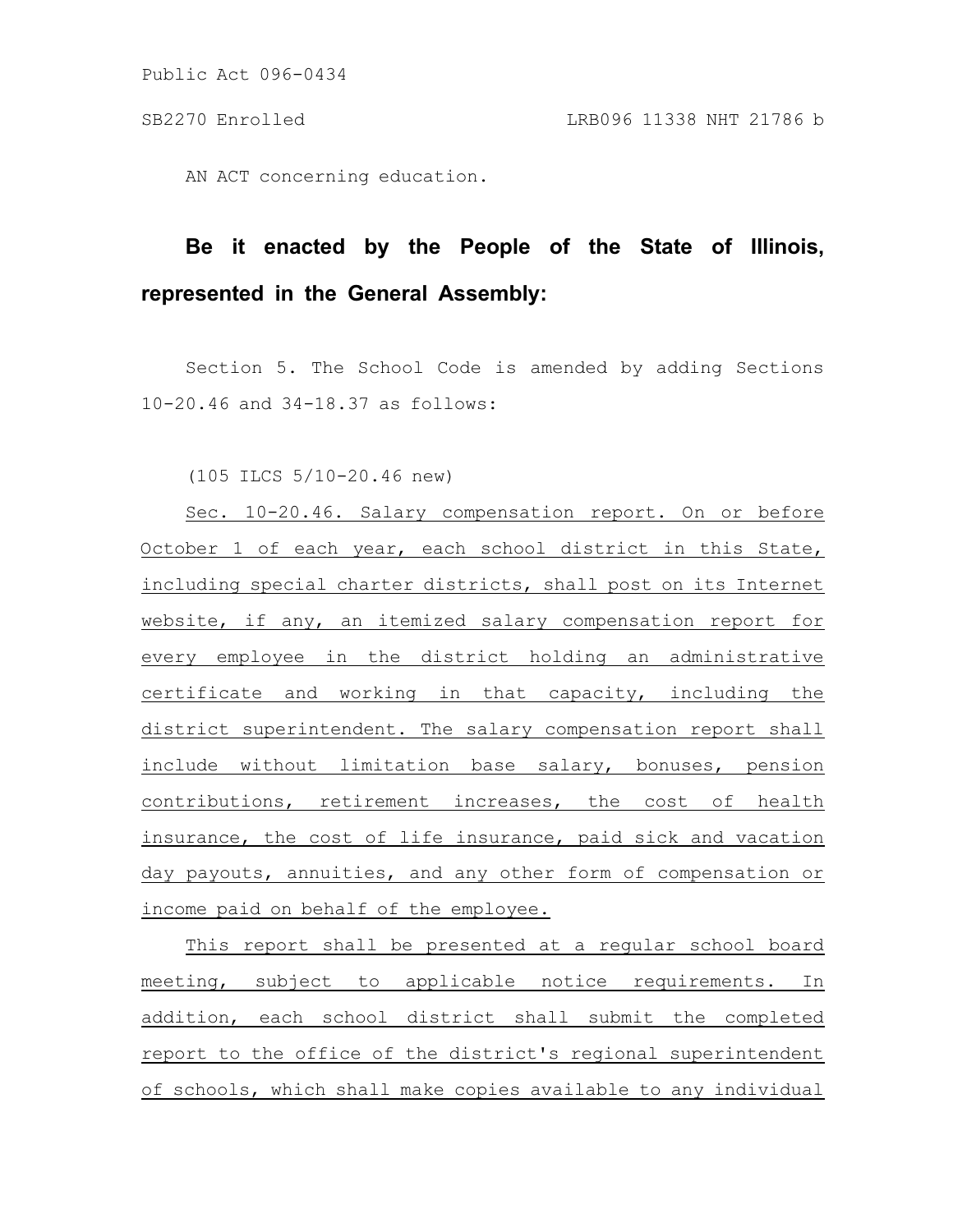requesting them.

Per Section 10-20.40 of this Code, as added by Public Act 95-707, a school district must post the contract that a school board enters into with an exclusive bargaining representative. The school board must provide the terms of that contract online.

(105 ILCS 5/34-18.37 new)

Sec. 34-18.37. Salary compensation report. On or before October 1 of each year, the school district shall post on its Internet website an itemized salary compensation report for every employee in the district holding an administrative certificate and working in that capacity, including the general superintendent of schools. The salary compensation report shall include without limitation base salary, bonuses, pension contributions, retirement increases, the cost of health insurance, the cost of life insurance, paid sick and vacation day payouts, annuities, and any other form of compensation or income paid on behalf of the employee.

This report shall be presented at a regular board meeting, subject to applicable notice requirements. In addition, the board shall make copies of the completed report available to any individual requesting them.

Per Section 10-20.40 of this Code, as added by Public Act 95-707, the school district must post the contract that the board enters into with an exclusive bargaining representative.